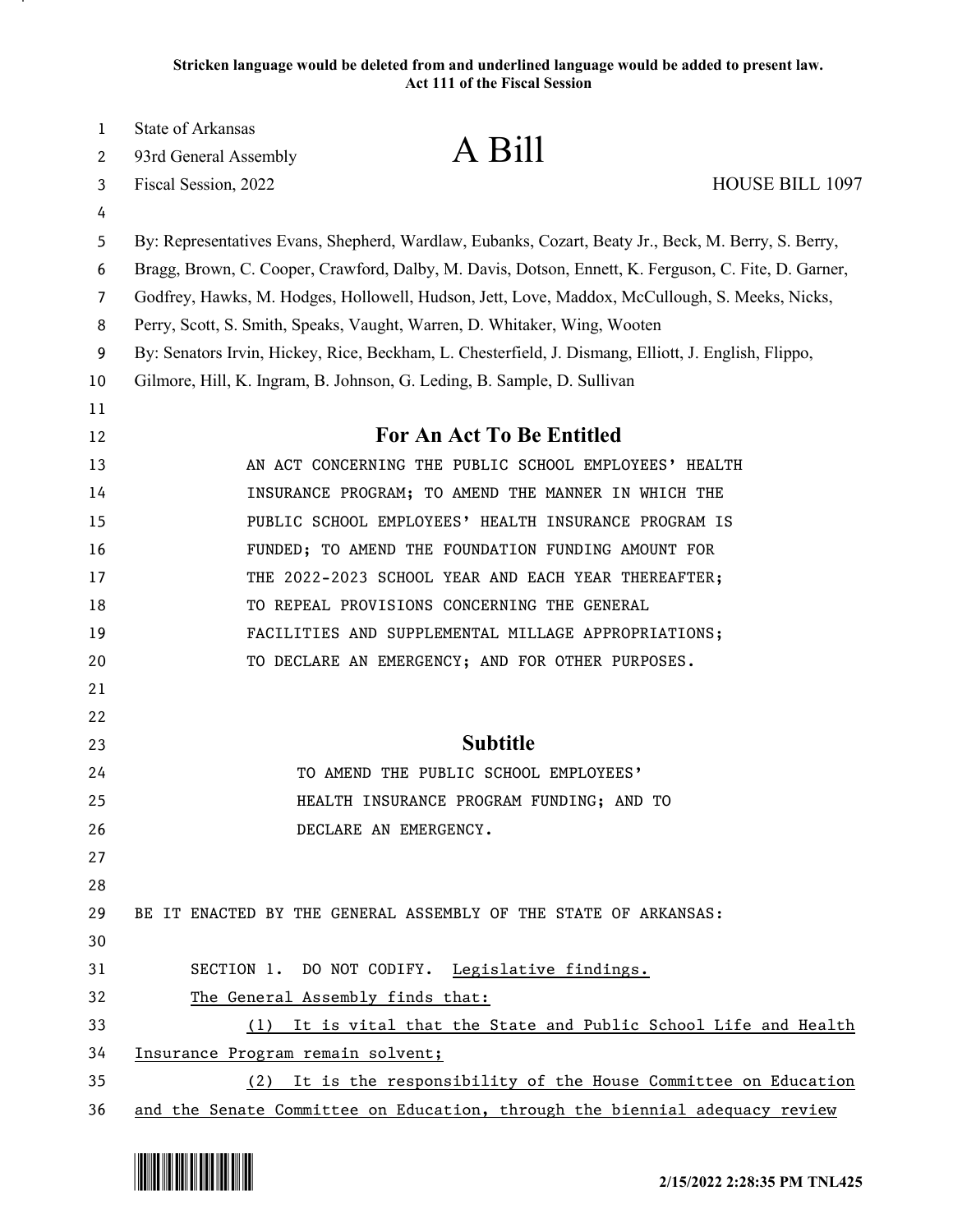| $\mathbf{1}$   | process required under § 10-3-2102, to determine the health insurance                           |
|----------------|-------------------------------------------------------------------------------------------------|
| 2              | contribution rate to be paid by each public school district each month for                      |
| 3              | each eligible employee electing to participate in the public school                             |
| 4              | employees' health insurance program; and                                                        |
| 5              | (3) In order to determine the contribution rate, the House                                      |
| 6              | Committee on Education and the Senate Committee on Education shall review the                   |
| $\overline{7}$ | amount of funding provided through the matrix and state appropriation for                       |
| 8              | public school employee health insurance.                                                        |
| 9              |                                                                                                 |
| 10             | SECTION 2. Arkansas Code § $6-17-1117(a)$ , concerning the funding of the                       |
| 11             | public school employees' health insurance program by a public school                            |
| 12             | district, is amended to read as follows:                                                        |
| 13             | (a) $\{\pm\}$ Beginning January 1, 2014 2023, a school district shall pay the                   |
| 14             | health insurance contribution rate of one hundred fifty dollars (\$150) per                     |
| 15             | established by the House Committee on Education and the Senate Committee on                     |
| 16             | <u>Education through the biennial adequacy review process required by <math>\S</math> 10-3-</u> |
| 17             | 2102 each month for each eligible employee electing to participate in the                       |
| 18             | public school employees' health insurance program.                                              |
| 19             | $(2)$ The minimum contribution rate under subdivision $(a)(1)$ of                               |
| 20             | this section shall increase annually by the same percentage that the General                    |
| 21             | Assembly increases the per-student foundation funding amount under § 6-20-                      |
| 22             | $2305 -$                                                                                        |
| 23             | $(3)$ (A) Unless exempt under subdivision (a)(5) of this section,                               |
| 24             | the local contribution rate of a school district shall also increase by the                     |
| 25             | same percentage that a school district increases the base salary for licensed                   |
| 26             | personnel with a minimum of a bachelor's degree under the licensed salary                       |
| 27             | schedule adopted by the school district.                                                        |
| 28             | (B) As used in this section, "local contribution rate"                                          |
| 29             | means the minimum rate required under subdivision (a)(1) of this section in                     |
| 30             | addition to the contribution amount a school district provides for health                       |
| 31             | insurance above that minimum contribution rate.                                                 |
| 32             | $(4)$ A change to the local contribution rate under subdivision                                 |
| 33             | $(a)(3)$ of this section is effective for the plan year after the change to the                 |
| 34             | licensed salary schedule is adopted by a school district.                                       |
| 35             | (5) A school district is not required to increase the local                                     |
| 36             | eontribution rate as directed under subdivision (a)(3) of this section if the                   |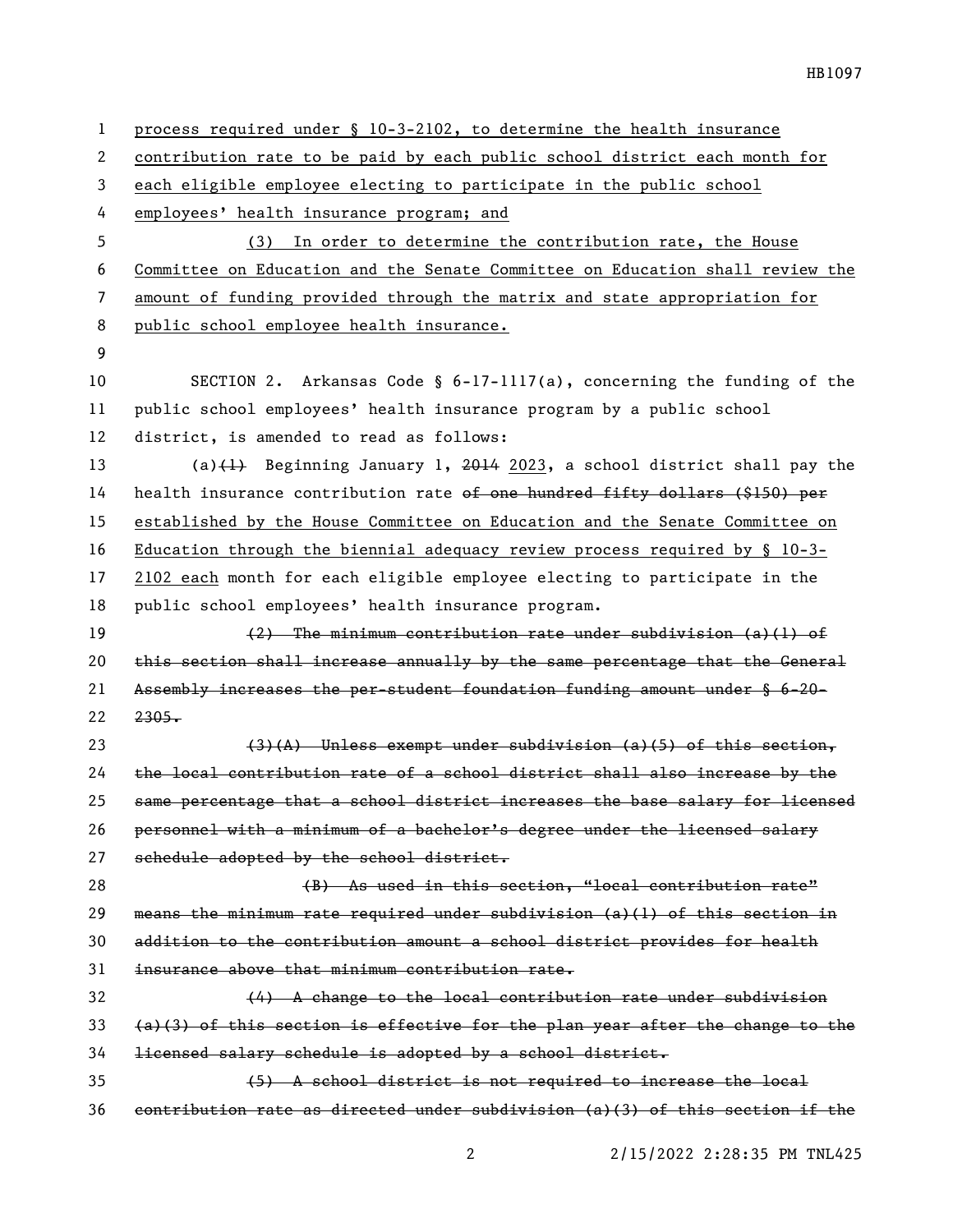school district: (A) Is required to raise the base salary of licensed personnel with a minimum of a bachelor's degree due to an increase in the minimum teacher compensation schedule under § 6-17-2403; (B) Has a participation rate of seventy-five percent (75%) or more of all eligible personnel participating in the public school employees' health insurance program; or 8 (G) Has a local contribution rate of one hundred twenty- five percent (125%) or more of the minimum contribution rate required under 10 this subsection. SECTION 3. Arkansas Code § 6-17-1117(b)(1), concerning the funding of the public school employees' health insurance program by the Division of Elementary and Secondary Education, is amended to read as follows: 15 (b)(1) $(A)$  The Division of Elementary and Secondary Education shall pay 16 the Employee Benefits Division a minimum of sixty-one dollars (\$61.00) per 17 month the amount established by the House Committee on Education and the Senate Committee on Education through the biennial adequacy review process required by § 10-3-2102, factored according to the medical component of the 20 Consumer Price Index for All Urban Consumers, for each eligible employee electing to participate in the public school employees' health insurance program administered by the State Board of Finance. (B) The Division of Elementary and Secondary Education 24 shall make the total contributions under subdivision  $(b)$  (1) $(A)$  of this section by transferring fifty-five million dollars (\$55,000,000) to the Employee Benefits Division in twelve (12) equal monthly installments. SECTION 4. Arkansas Code § 6-17-1117(b)(3)(C), concerning the payment of excess funding towards the public school employees' health insurance program by the Division of Elementary and Secondary Education, is amended to read as follows: (C) If funding and appropriation are provided and exceed the amount needed to make the minimum contribution under subdivision (b)(1) $(A)$  of this section, the Division of Elementary and Secondary Education shall pay a proportional share of the excess on behalf of each participant.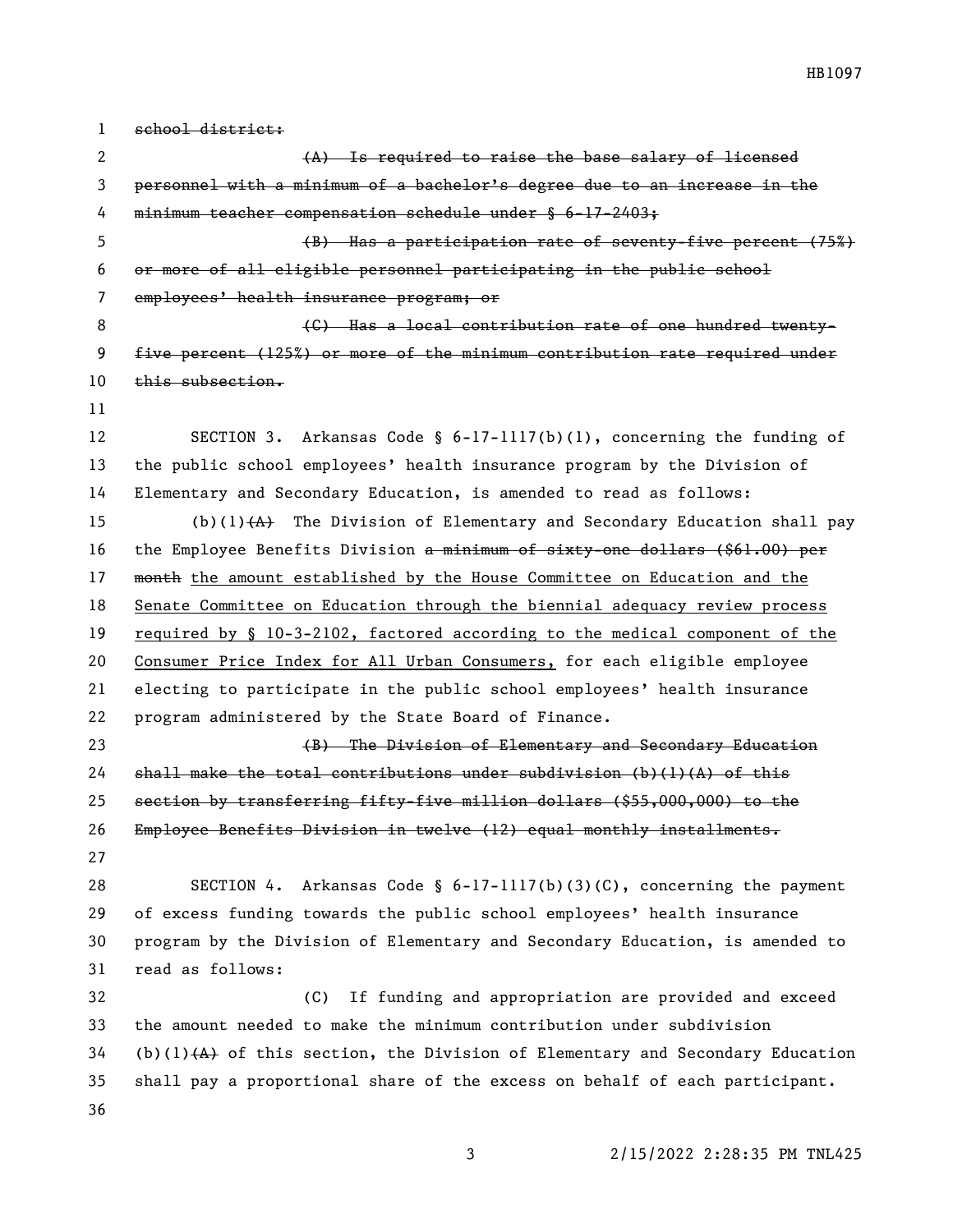SECTION 5. Arkansas Code § 6-20-2305(a)(2)(B), concerning the foundation funding amount for the 2022-2023 school year and each year thereafter, is amended to read as follows: (B) For the 2022-2023 school year and each school year 5 thereafter, the foundation funding amount is equal to seven thousand three 6 hundred forty-nine dollars (\$7,349) seven thousand four hundred thirteen dollars (\$7,413) multiplied by the school district's average daily membership for the previous school year. SECTION 6. Arkansas Code § 6-20-2503(e) and (f), concerning the general facilities and supplemental millage appropriations as they relate to bonded debt assistance, are repealed. (e) The funded general facilities funding appropriation shall be distributed to the Employee Benefits Division for the exclusive benefit of public school employees participating in the State and Public School Life and Health Insurance Program. 17 (f) The funded supplemental millage appropriation shall be distributed 18 to the Employee Benefits Division for the exclusive benefit of public school employees participating in the State and Public School Life and Health Insurance Program. SECTION 7. EMERGENCY CLAUSE. It is found and determined by the General Assembly of the State of Arkansas that the State and Public School Life and Health Insurance Program is inadequate to provide sustainable affordable health benefits for public school employees and state employees; that an urgent need exists to address the state's funding and administration of benefits for public school employees and state employees in order for the program to remain viable and to avoid severe financial hardship to plan participants; and that this act is immediately necessary to provide affordable health benefit options in a timely manner to the state's public school employees participating in the program and state employees 32 participating in the program. Therefore, an emergency is declared to exist, and this act being immediately necessary for the preservation of the public peace, health, and safety shall become effective on: (1) The date of its approval by the Governor;

(2) If the bill is neither approved nor vetoed by the Governor,

2/15/2022 2:28:35 PM TNL425

HB1097